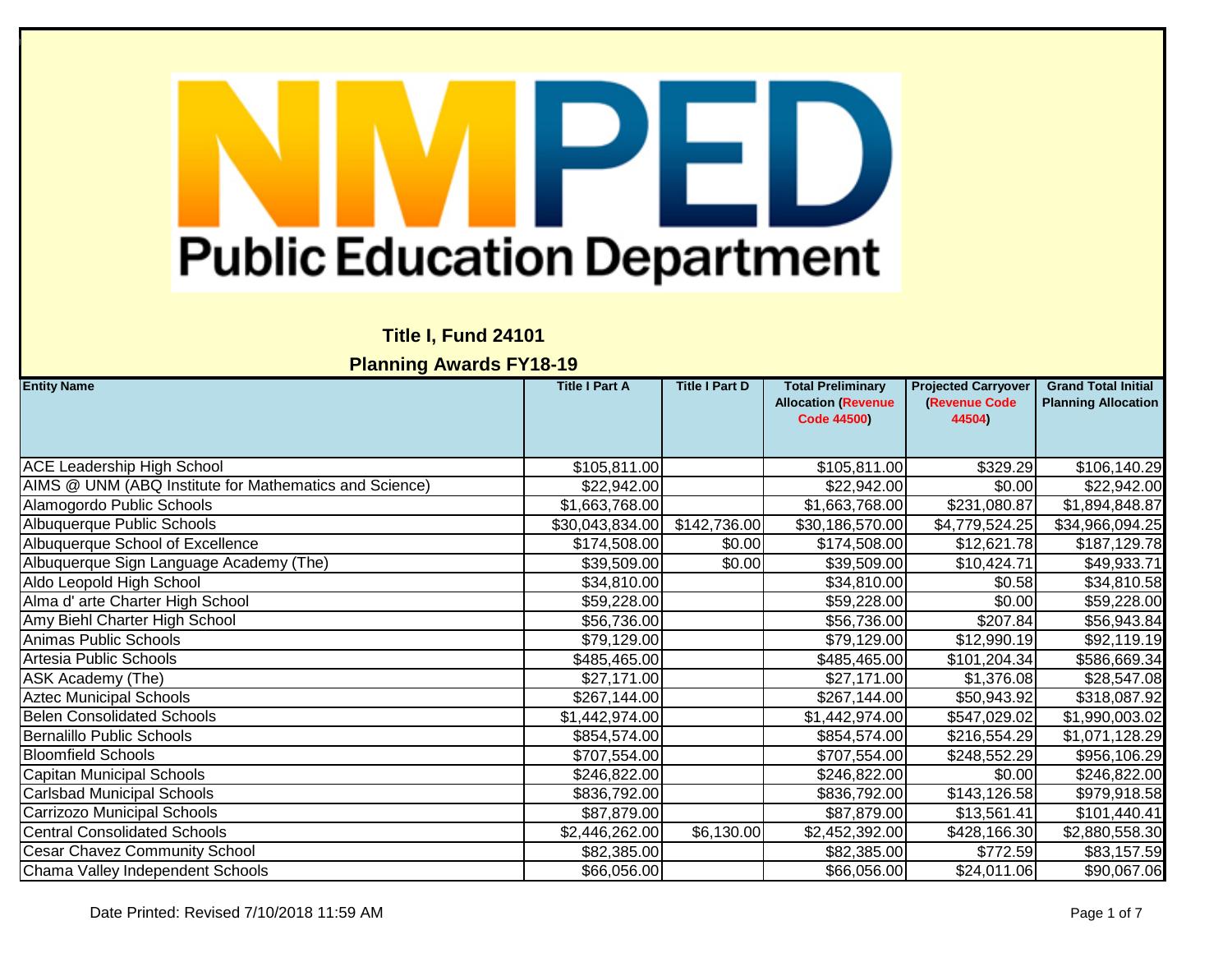#### **Title I, Fund 24101**

| <b>Entity Name</b>                                                  | <b>Title I Part A</b> | <b>Title I Part D</b> | <b>Total Preliminary</b>   | <b>Projected Carryover</b> | <b>Grand Total Initial</b> |
|---------------------------------------------------------------------|-----------------------|-----------------------|----------------------------|----------------------------|----------------------------|
|                                                                     |                       |                       | <b>Allocation (Revenue</b> | (Revenue Code              | <b>Planning Allocation</b> |
|                                                                     |                       |                       | <b>Code 44500)</b>         | 44504)                     |                            |
|                                                                     |                       |                       |                            |                            |                            |
| <b>Cimarron Municipal Schools</b>                                   | \$83,904.00           |                       | \$83,904.00                | \$6,768.93                 | \$90,672.93                |
| <b>Clayton Municipal Schools</b>                                    | \$109,185.00          |                       | \$109,185.00               | \$11,771.12                | \$120,956.12               |
| <b>Cloudcroft Municipal Schools</b>                                 | \$182,799.00          |                       | \$182,799.00               | \$31,851.95                | \$214,650.95               |
| <b>Clovis Municipal Schools</b>                                     | \$2,344,453.00        | \$14,011.00           | \$2,358,464.00             | \$376,315.68               | \$2,734,779.68             |
| <b>Cobre Consolidated Schools</b>                                   | \$334,552.00          |                       | \$334,552.00               | \$48,814.32                | \$383,366.32               |
| <b>Coral Community Charter School</b>                               | \$51,381.00           |                       | \$51,381.00                | \$18,881.98                | \$70,262.98                |
| Corona Public Schools                                               | \$14,522.00           |                       | \$14,522.00                | \$2,767.91                 | \$17,289.91                |
| Cottonwood Classical Preparatory School (CCPS)                      | \$40,852.00           |                       | \$40,852.00                | \$160.05                   | \$41,012.05                |
| Cuba Independent Schools                                            | \$510,394.00          | \$7,005.00            | \$517,399.00               | \$1,612.56                 | \$519,011.56               |
| Dzit Dit Lool School of Empowerment, Action and Perseverance (DEAP) | \$18,080.00           |                       | \$18,080.00                | \$382.79                   | \$18,462.79                |
| Deming Public Schools                                               | \$3,038,619.00        | \$6,130.00            | \$3,044,749.00             | \$872,987.08               | \$3,917,736.08             |
| Des Moines Municipal Schools                                        | \$44,570.00           |                       | \$44,570.00                | \$9,817.05                 | \$54,387.05                |
| <b>Dexter Consolidated Schools</b>                                  | \$198,546.00          |                       | \$198,546.00               | \$257.59                   | \$198,803.59               |
| Dora Consolidated Schools                                           | \$34,455.00           |                       | \$34,455.00                | \$2,389.30                 | \$36,844.30                |
| Dream Diné Charter School                                           | \$11,086.00           |                       | \$11,086.00                | \$325.50                   | \$11,411.50                |
| Dulce Independent Schools                                           | \$255,819.00          |                       | \$255,819.00               | \$60,384.62                | \$316,203.62               |
| <b>Elida Municipal Schools</b>                                      | \$10,486.00           |                       | \$10,486.00                | \$14,690.48                | \$25,176.48                |
| Española Public Schools                                             | \$1,376,343.00        |                       | \$1,376,343.00             | \$402,531.93               | \$1,778,874.93             |
| <b>Estancia Municipal Schools</b>                                   | \$192,531.00          |                       | \$192,531.00               | \$55,178.34                | \$247,709.34               |
| <b>Estancia Valley Classical Academy</b>                            | \$48,014.00           |                       | \$48,014.00                | \$207.57                   | \$48,221.57                |
| Eunice Public Schools                                               | \$144,380.00          |                       | \$144,380.00               | \$8,499.30                 | \$152,879.30               |
| Explore Academy                                                     | \$51,665.00           |                       | \$51,665.00                | \$2,118.37                 | \$53,783.37                |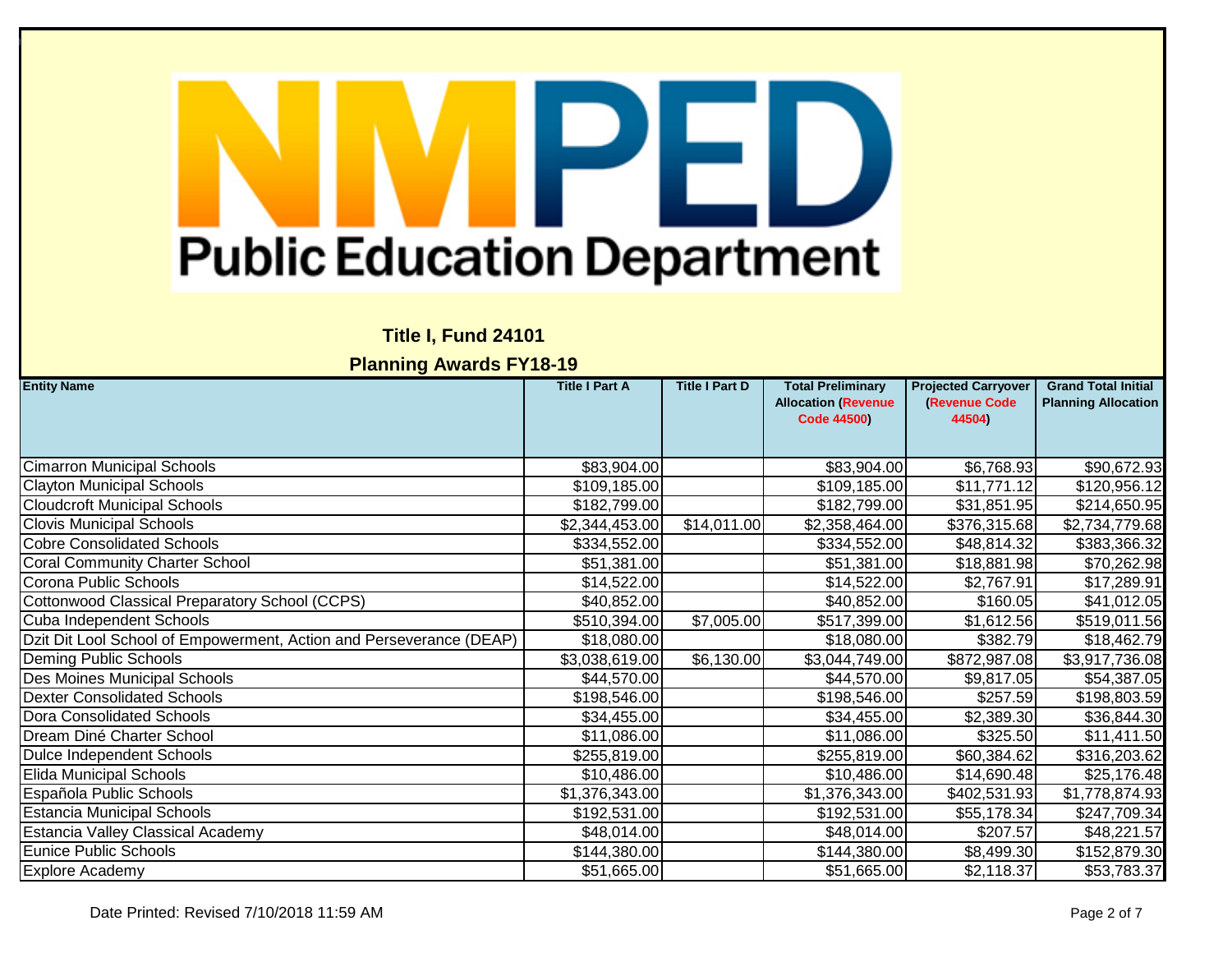#### **Title I, Fund 24101**

| <b>Entity Name</b>                                   | <b>Title I Part A</b> | <b>Title I Part D</b> | <b>Total Preliminary</b><br><b>Allocation (Revenue</b> | <b>Projected Carryover</b><br>(Revenue Code | <b>Grand Total Initial</b><br><b>Planning Allocation</b> |
|------------------------------------------------------|-----------------------|-----------------------|--------------------------------------------------------|---------------------------------------------|----------------------------------------------------------|
|                                                      |                       |                       | <b>Code 44500)</b>                                     | 44504)                                      |                                                          |
|                                                      |                       |                       |                                                        |                                             |                                                          |
| Farmington Municipal Schools                         | \$2,266,342.00        | \$16,638.00           | \$2,282,980.00                                         | \$394,025.84                                | $\overline{$2,677,005.84}$                               |
| <b>Floyd Municipal Schools</b>                       | \$38,685.00           |                       | \$38,685.00                                            | \$1,996.34                                  | \$40,681.34                                              |
| Fort Sumner Municipal Schools                        | \$87,251.00           |                       | \$87,251.00                                            | \$6,429.49                                  | \$93,680.49                                              |
| Gadsden Independent Schools                          | \$7,912,811.00        |                       | \$7,912,811.00                                         | \$990,658.99                                | \$8,903,469.99                                           |
| <b>Gallup-McKinley County Schools</b>                | \$6,726,709.00        |                       | \$6,726,709.00                                         | \$248,830.53                                | \$6,975,539.53                                           |
| Gilbert L. Sena Charter High School                  | \$57,751.00           |                       | \$57,751.00                                            | \$1,476.13                                  | \$59,227.13                                              |
| <b>Grady Municipal Schools</b>                       | \$11,124.00           |                       | \$11,124.00                                            | \$13,889.65                                 | \$25,013.65                                              |
| <b>Grants/Cibola County Schools</b>                  | \$1,781,063.00        |                       | \$1,781,063.00                                         | \$101,683.18                                | \$1,882,746.18                                           |
| <b>Hagerman Municipal Schools</b>                    | \$115,249.00          |                       | \$115,249.00                                           | \$4,732.07                                  | \$119,981.07                                             |
| <b>Hatch Valley Public Schools</b>                   | \$801,630.00          |                       | \$801,630.00                                           | \$26,397.77                                 | \$828,027.77                                             |
| <b>Health Leadership High School</b>                 | \$63,056.00           |                       | \$63,056.00                                            | \$4,185.08                                  | \$67,241.08                                              |
| <b>Hobbs Municipal Schools</b>                       | \$1,600,456.00        |                       | \$1,600,456.00                                         | \$272,888.35                                | \$1,873,344.35                                           |
| Hondo Valley Public Schools                          | \$49,873.00           |                       | \$49,873.00                                            | \$5,912.02                                  | \$55,785.02                                              |
| <b>Horizon Academy West</b>                          | \$154,767.00          |                       | \$154,767.00                                           | \$2,810.44                                  | \$157,577.44                                             |
| J. Paul Taylor Academy                               | \$28,732.00           |                       | \$28,732.00                                            | \$14,922.01                                 | \$43,654.01                                              |
| <b>Jal Public Schools</b>                            | \$41,665.00           |                       | \$41,665.00                                            | \$9,104.89                                  | \$50,769.89                                              |
| Jemez Mountain Public Schools                        | \$169,605.00          |                       | \$169,605.00                                           | \$650.19]                                   | \$170,255.19                                             |
| Jemez Valley Public Schools                          | \$111,211.00          |                       | \$111,211.00                                           | \$35,751.42                                 | \$146,962.42                                             |
| La Academia Dolores Huerta                           | \$77,063.00           |                       | \$77,063.00                                            | \$8,609.60                                  | \$85,672.60                                              |
| La Promesa Early Learning Center                     | \$184,789.00          |                       | \$184,789.00                                           | \$6,784.76                                  | \$191,573.76                                             |
| La Tierra Montessori School of the Arts and Sciences | \$39,348.00           |                       | \$39,348.00                                            | \$7,533.61                                  | \$46,881.61                                              |
| Lake Arthur Municipal Schools                        | \$24,679.00           |                       | \$24,679.00                                            | \$25.16                                     | \$24,704.16                                              |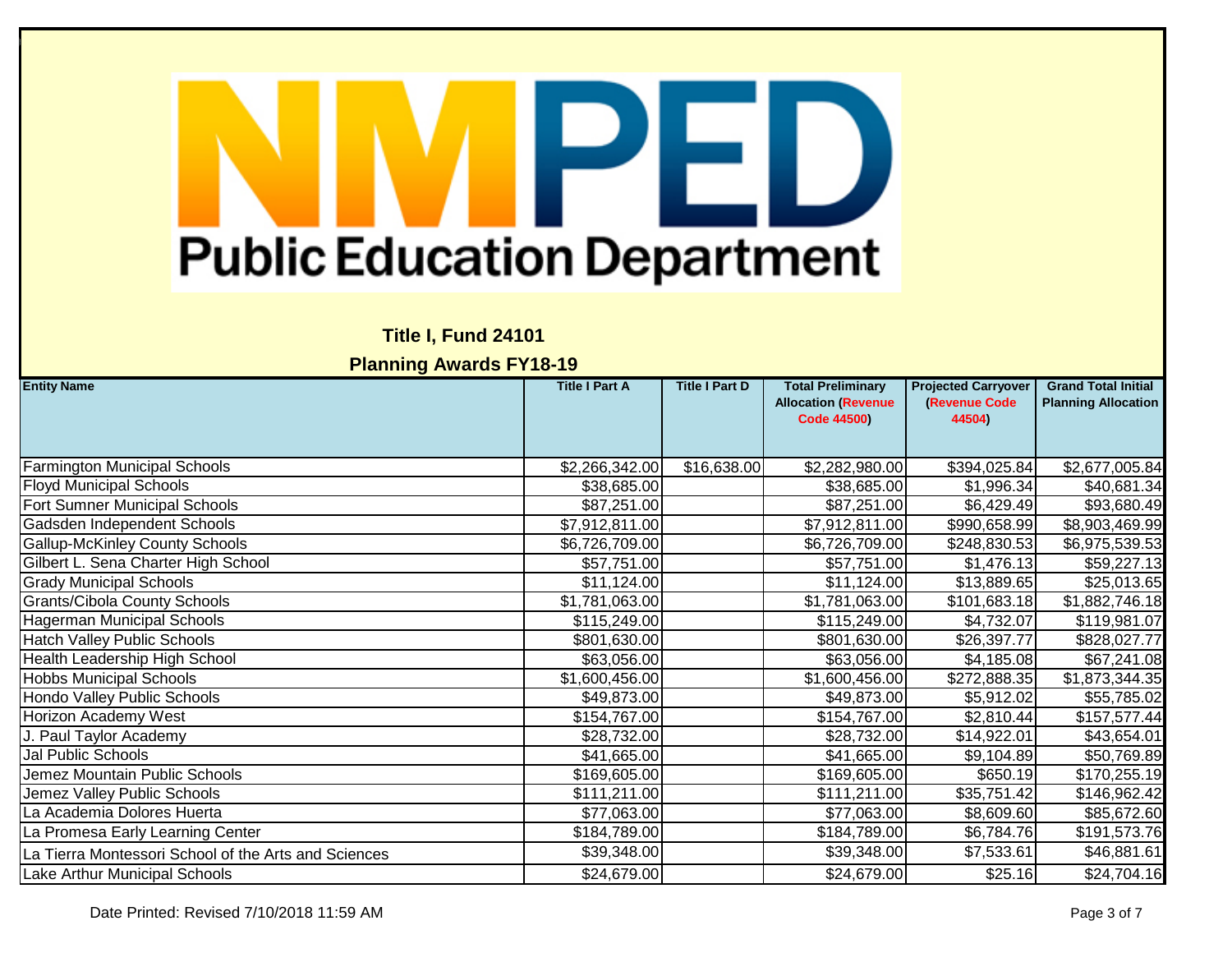### **Title I, Fund 24101**

| <b>Entity Name</b>                                   | <b>Title I Part A</b> | <b>Title I Part D</b> | <b>Total Preliminary</b>   | <b>Projected Carryover</b> | <b>Grand Total Initial</b> |
|------------------------------------------------------|-----------------------|-----------------------|----------------------------|----------------------------|----------------------------|
|                                                      |                       |                       | <b>Allocation (Revenue</b> | (Revenue Code              | <b>Planning Allocation</b> |
|                                                      |                       |                       | <b>Code 44500)</b>         | 44504)                     |                            |
|                                                      |                       |                       |                            |                            |                            |
| Las Cruces Public Schools                            | \$7,868,513.00        | \$112,963.00          | \$7,981,476.00             | \$1,044,497.68             | \$9,025,973.68             |
| Las Montañas Charter School                          | \$64,285.00           |                       | \$64,285.00                | \$22,182.12                | \$86,467.12                |
| Las Vegas City Public Schools                        | \$628,813.00          |                       | \$628,813.00               | \$129,252.14               | \$758,065.14               |
| Logan Municipal Schools                              | \$37,051.00           |                       | \$37,051.00                | \$9,927.65                 | \$46,978.65                |
| Lordsburg Municipal Schools                          | \$229,033.00          |                       | \$229,033.00               | \$63,555.46                | \$292,588.46               |
| Los Alamos Public Schools                            | \$49,645.00           |                       | \$49,645.00                | \$7,440.29                 | \$57,085.29                |
| Los Lunas Public Schools                             | \$1,802,184.00        |                       | \$1,802,184.00             | \$213,296.74               | \$2,015,480.74             |
| Loving Municipal Schools                             | \$98,595.00           |                       | \$98,595.00                | \$1,532.92                 | \$100,127.92               |
| Lovington Municipal Schools                          | \$500,669.00          | \$9,633.00            | \$510,302.00               | \$103,145.95               | \$613,447.95               |
| Magdalena Municipal Schools                          | \$281,617.00          |                       | \$281,617.00               | \$17,535.44                | \$299,152.44               |
| MASTERS Program (The)                                | \$19,312.00           |                       | \$19,312.00                | \$0.00                     | \$19,312.00                |
| <b>Maxwell Municipal Schools</b>                     | \$28,792.00           |                       | \$28,792.00                | \$5,146.59                 | \$33,938.59                |
| McCurdy Charter School                               | \$182,042.00          |                       | \$182,042.00               | \$20,723.71                | \$202,765.71               |
| Media Arts Collaborative Charter School (MACCS)      | \$55,378.00           |                       | \$55,378.00                | \$0.00                     | \$55,378.00                |
| <b>Melrose Municipal Schools</b>                     | \$42,679.00           |                       | \$42,679.00                | \$6,776.56                 | \$49,455.56                |
| <b>Mesa Vista Consolidated Schools</b>               | \$122,414.00          |                       | \$122,414.00               | \$11,743.71                | \$134,157.71               |
| Mission Achievement and Success (MAS) Charter School | \$338,503.00          |                       | \$338,503.00               | \$17,802.13                | \$356,305.13               |
| Monte del Sol Charter School                         | \$52,477.00           |                       | \$52,477.00                | \$3,471.44                 | \$55,948.44                |
| Montessori Elementary School (The) (TMES)            | \$43,149.00           |                       | \$43,149.00                | \$169.75                   | \$43,318.75                |
| Mora Independent Schools                             | \$114,999.00          |                       | \$114,999.00               | \$14,382.02                | \$129,381.02               |
| Moriarty-Edgewood School District                    | \$534,177.00          |                       | \$534,177.00               | \$52,317.32                | \$586,494.32               |
| <b>Mosquero Municipal Schools</b>                    | \$0.00                |                       | \$0.00                     | \$765.33                   | \$765.33                   |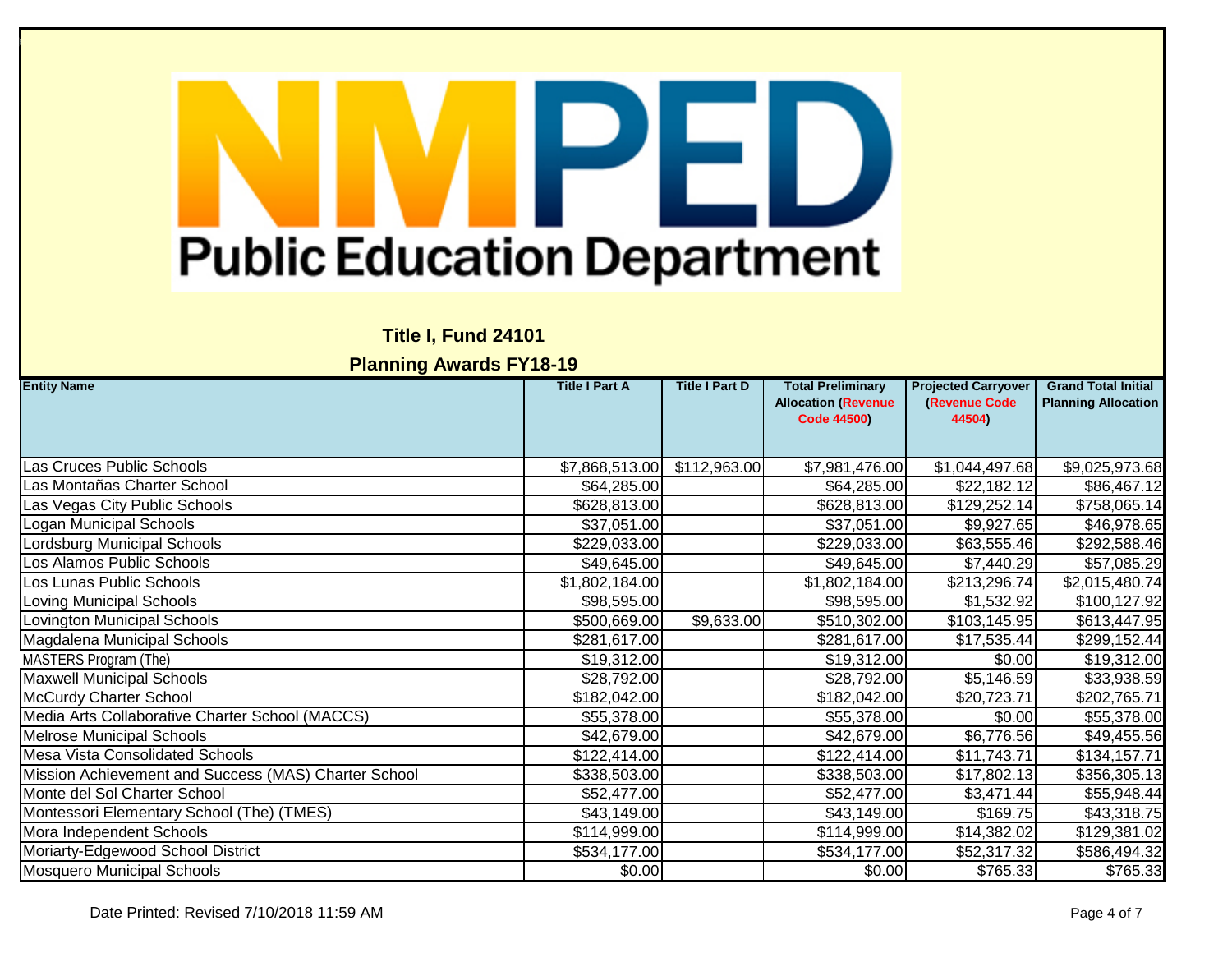### **Title I, Fund 24101**

| <b>Entity Name</b>                             | <b>Title I Part A</b> | <b>Title I Part D</b> | <b>Total Preliminary</b>   | <b>Projected Carryover</b> | <b>Grand Total Initial</b> |
|------------------------------------------------|-----------------------|-----------------------|----------------------------|----------------------------|----------------------------|
|                                                |                       |                       | <b>Allocation (Revenue</b> | (Revenue Code              | <b>Planning Allocation</b> |
|                                                |                       |                       | <b>Code 44500)</b>         | 44504)                     |                            |
|                                                |                       |                       |                            |                            |                            |
| Mountainair Public Schools                     | \$152,826.00          |                       | \$152,826.00               | \$61,246.87                | \$214,072.87               |
| <b>New America School</b>                      | \$104,766.00          |                       | \$104,766.00               | \$28,954.02                | \$133,720.02               |
| New America School of Las Cruces               | \$48,775.00           |                       | \$48,775.00                | \$32,271.67                | \$81,046.67                |
| New Mexico Connections Academy                 | \$408,835.00          |                       | \$408,835.00               | \$0.41                     | \$408,835.41               |
| New Mexico School for the Arts                 | \$17,310.00           |                       | \$17,310.00                | \$6,511.76                 | \$23,821.76                |
| North Valley Academy                           | \$141,902.00          |                       | \$141,902.00               | \$457.24                   | \$142,359.24               |
| Pecos Independent School District              | \$201,985.00          |                       | \$201,985.00               | \$61,597.74                | \$263,582.74               |
| Peñasco Independent Schools                    | \$201,079.00          |                       | \$201,079.00               | \$23,443.16                | \$224,522.16               |
| Pojoaque Valley Public Schools                 | \$247,414.00          |                       | \$247,414.00               | \$27.21                    | \$247,441.21               |
| <b>Portales Municipal Schools</b>              | \$825,048.00          | \$4,378.00            | \$829,426.00               | \$123,948.92               | \$953,374.92               |
| Quemado Independent Schools                    | \$130,644.00          |                       | \$130,644.00               | \$9,720.39                 | \$140,364.39               |
| Questa Independent Schools                     | \$172,802.00          |                       | \$172,802.00               | \$73,176.70                | \$245,978.70               |
| <b>Raton Public Schools</b>                    | \$252,747.00          |                       | \$252,747.00               | \$14,913.33                | \$267,660.33               |
| <b>Red River Valley Charter School</b>         | \$43,370.00           |                       | \$43,370.00                | \$19,497.45                | \$62,867.45                |
| <b>Reserve Independent Schools</b>             | \$85,304.00           |                       | \$85,304.00                | \$10,661.64                | \$95,965.64                |
| Rio Rancho Public Schools                      | \$1,610,607.00        |                       | \$1,610,607.00             | \$264,052.61               | \$1,874,659.61             |
| Roots and Wings Community School               | \$20,667.00           |                       | \$20,667.00                | \$1.00                     | \$20,668.00                |
| Roswell Independent Schools                    | \$2,953,518.00        | \$21,016.00           | \$2,974,534.00             | \$335,825.71               | \$3,310,359.71             |
| <b>Roy Municipal Schools</b>                   | \$13,176.00           |                       | \$13,176.00                | \$384.23                   | \$13,560.23                |
| <b>Ruidoso Municipal Schools</b>               | \$396,098.00          |                       | \$396,098.00               | \$26,194.94                | \$422,292.94               |
| San Jon Municipal Schools                      | \$35,003.00           |                       | \$35,003.00                | \$3,743.53                 | \$38,746.53                |
| Sandoval Academy of Bilingual Education (SABE) | \$15,230.00           |                       | \$15,230.00                | \$2,551.25                 | \$17,781.25                |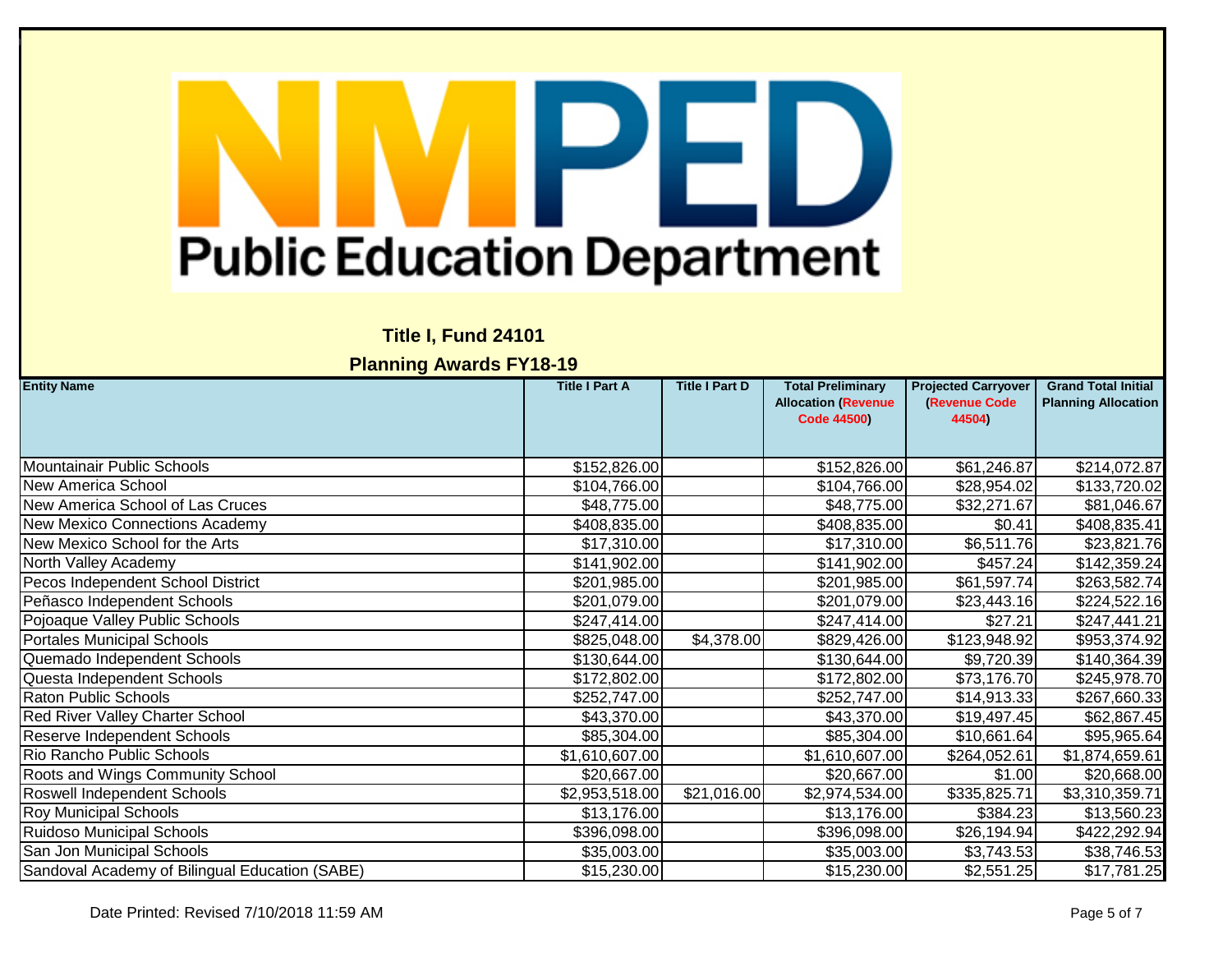### **Title I, Fund 24101**

| <b>Entity Name</b>                                             | <b>Title I Part A</b> | <b>Title I Part D</b> | <b>Total Preliminary</b>   | <b>Projected Carryover</b> | <b>Grand Total Initial</b> |
|----------------------------------------------------------------|-----------------------|-----------------------|----------------------------|----------------------------|----------------------------|
|                                                                |                       |                       | <b>Allocation (Revenue</b> | (Revenue Code              | <b>Planning Allocation</b> |
|                                                                |                       |                       | <b>Code 44500)</b>         | 44504)                     |                            |
|                                                                |                       |                       |                            |                            |                            |
| Santa Fe Public Schools                                        | \$2,927,432.00        | \$22,768.00           | \$2,950,200.00             | \$178,200.05               | \$3,128,400.05             |
| <b>Santa Rosa Consolidated Schools</b>                         | \$179,514.00          |                       | \$179,514.00               | \$2,694.88                 | \$182,208.88               |
| School of Dreams Academy (SODA)                                | \$119,868.00          |                       | \$119,868.00               | \$37,283.52                | \$157,151.52               |
| <b>Silver Consolidated School District</b>                     | \$745,869.00          |                       | \$745,869.00               | \$89,764.71                | \$835,633.71               |
| Six Directions Indigenous Charter School                       | \$34,453.00           |                       | \$34,453.00                | \$8,301.75                 | \$42,754.75                |
| <b>Socorro Consolidated Schools</b>                            | \$973,014.00          |                       | \$973,014.00               | \$7,927.25                 | \$980,941.25               |
| South Valley Preparatory School                                | \$66,984.00           |                       | \$66,984.00                | \$3,404.37                 | \$70,388.37                |
| Southwest Primary Learning Center                              | \$36,858.00           |                       | \$36,858.00                | \$11,005.41                | \$47,863.41                |
| <b>Southwest Secondary Learning Center</b>                     | \$45,945.00           |                       | \$45,945.00                | \$9,950.84                 | \$55,895.84                |
| <b>Springer Municipal Schools</b>                              | \$77,819.00           |                       | \$77,819.00                | \$6,800.97                 | \$84,619.97                |
| Student Athlete Headquarters (SAHQ)                            | \$18,061.00           |                       | \$18,061.00                | \$0.00                     | \$18,061.00                |
| Southwest Aeronautics, Mathematics, and Science Academy (SAMS) | \$57,528.00           |                       | \$57,528.00                | \$36,965.46                | \$94,493.46                |
| <b>Taos Municipal Schools</b>                                  | \$765,633.00          | \$10,508.00           | \$776,141.00               | \$46,405.18                | \$822,546.18               |
| Taos Academy Charter School                                    | \$49,261.00           |                       | \$49,261.00                | \$7,765.92                 | \$57,026.92                |
| Taos Integrated School of the Arts                             | \$52,430.00           |                       | \$52,430.00                | \$7,592.77                 | \$60,022.77                |
| <b>Taos International Charter School</b>                       | \$87,614.00           |                       | \$87,614.00                | \$16,242.75                | \$103,856.75               |
| <b>Tatum Municipal Schools</b>                                 | \$60,868.00           |                       | \$60,868.00                | \$4,081.38                 | \$64,949.38                |
| Technology Leadership High School                              | \$67,013.00           |                       | \$67,013.00                | \$12,208.58                | \$79,221.58                |
| <b>Texico Municipal Schools</b>                                | \$156,899.00          |                       | \$156,899.00               | \$24,971.88                | \$181,870.88               |
| <b>GREAT Academy (The)</b>                                     | \$41,893.00           |                       | \$41,893.00                | \$4,333.96                 | \$46,226.96                |
| Tierra Adentro: The NM School of Academics, Art and Artesania  | \$77,460.00           |                       | \$77,460.00                | \$7,780.15                 | \$85,240.15                |
| Tierra Encantada Charter School                                | \$64,582.00           |                       | \$64,582.00                | \$6,297.59                 | \$70,879.59                |